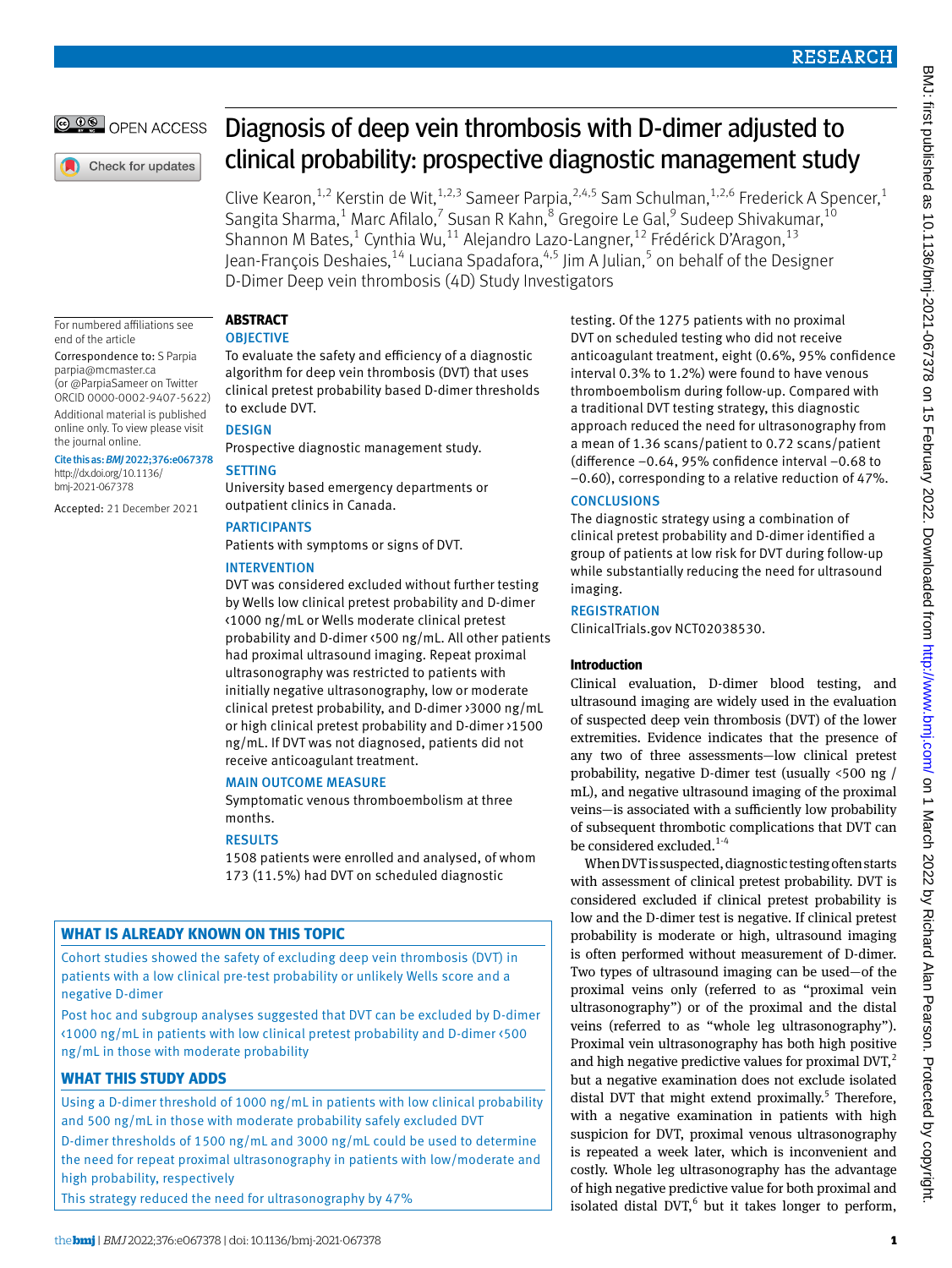has a lower positive predictive value for isolated distal  $DVT<sub>1</sub><sup>7</sup>$  and has the potential to detect distal thrombi that do not need treatment.

In a previous analysis, we showed that use of pretest probability specific cut-off points for D-dimer excluded DVT in a greater proportion of patients than use of a single cut-off point, without sacrificing negative predictive value.<sup>8</sup> A post hoc analysis of the SELECT trial showed that a D-dimer concentration <1000 ng/ mL in patients with low clinical pretest probability and <500 ng/mL in those with moderate clinical pretest probability had negative predictive values of 100% and 99.6%, respectively, and that raising the D-dimer threshold to determine the need for repeat proximal ultrasound imaging was safe (see supplementary materials).<sup>9</sup>

On the basis of these considerations, the goal of this study was to evaluate a diagnostic algorithm for DVT that was designed to minimise the need for ultrasound imaging. We hypothesised that two innovations in interpretation of D-dimer results would reduce the need for ultrasound imaging. The first was to increase the proportion of patients who had DVT excluded by using clinical pretest probability assessment and D-dimer testing at initial presentation. This would be achieved by using a D-dimer <1000 ng/mL to exclude DVT in patients with low clinical pretest probability and a D-dimer <500 ng/mL to exclude DVT in patients with moderate clinical pretest probability. The second was to restrict follow-up proximal vein ultrasonography at one week to patients with markedly elevated D-dimer concentrations. To test the safety of this strategy, which we termed the "4D (Designer D-dimer DVT Diagnosis) algorithm," we used this diagnostic strategy to manage outpatients with suspected DVT.

#### **Methods**

#### Study patients

Patients presenting to emergency departments or outpatient clinics with symptoms or signs suggestive of DVT were potentially eligible to be included in this prospective management study. To ensure that the D-dimer test and clinical pretest probability scoring were independent, we excluded patients if the D-dimer concentration was known before clinical pretest probability was assessed. We excluded patients who had received full dose anticoagulation for ≥24 hours at the time of testing because it reduces the sensitivity of the D-dimer test. Excluding patients with a previous diagnosis of DVT ensured that we would not mistake residual DVT for acute DVT. Age <18 years and pregnancy were also exclusion criteria because D-dimer and clinical pretest probability have not been extensively studied in these populations. We excluded patients with a suspected pulmonary embolism because guidelines recommend that these patients are tested for pulmonary embolism and not DVT. We also excluded patients taking anticoagulation for other indications, those expected to die within 90 days, and those who were geographically inaccessible for follow-up. When patients had venous ultrasonography contrary to the protocol, they were excluded from study participation.

Patients were enrolled prospectively at 10 university based clinical centres in Canada. The study was approved by the research ethics boards of participating institutions, and all patients provided informed consent. Depending on the preference of the research ethics board at the participating institution, patients either provided written consent before diagnostic testing or provided written or verbal consent within days after having undergone diagnostic testing that was consistent with the study's protocol.

#### Patient enrolment and care management

At the time of enrolment, clinical centres used a central web based system to register patients. Physicians used the nine item Wells rule (scores range from −2 to 8, with higher scores indicating a higher probability of DVT) to categorise the patient's clinical pretest probability as low (score −2 to 0), moderate (1 or 2), or high (≥3) (table 1).<sup>2</sup> They had access to a hard copy of the Wells rule but did not receive individual training in its completion. At the start of the study, D-dimer was measured using the Triage D-dimer assay (Quidel Corporation), and patients with a low or moderate clinical pretest probability and a D-dimer <1000 ng/mL and those with high clinical pretest probability and a D-dimer <500 ng/ mL underwent no further diagnostic testing for DVT. However, after 253 patients were enrolled, in response to a slow rate of enrolment primarily because the pointof-care Triage D-dimer assay was not available as a routine test in participating centres, the protocol was amended as follows: local hospital D-dimer assays were allowed, and patients with low clinical pretest probability and a D-dimer <1000 ng/mL or with a moderate clinical pretest probability and a D-dimer <500 ng/mL underwent no further diagnostic testing for DVT and did not receive anticoagulant treatment. All other patients underwent ultrasound imaging (fig 1). All D-dimer assays were measured in fibrinogen equivalent units. No analyses were done until study enrolment was complete and all patients (including the 253 patients enrolled before protocol amendment) were analysed according to the amended protocol.

Proximal ultrasonography assessed venous compressibility at 1 cm intervals from the common femoral vein down to and including the calf vein trifurcation in the symptomatic leg(s). Examination of the calf veins distal to the calf vein trifurcation was actively discouraged. The sole criterion for diagnosis of DVT by ultrasonography was incomplete compressibility of a venous segment. If ultrasound imaging showed DVT, patients received anticoagulant treatment. If ultrasound imaging did not show DVT, patients did not receive anticoagulant treatment; the subgroup of these patients who had a markedly elevated D-dimer concentration (D-dimer >3000 ng/ mL in patients with low or moderate clinical pretest probability and >1500 ng/mL in those with high clinical pretest probability) had proximal venous ultrasonography repeated after one week (fig 1).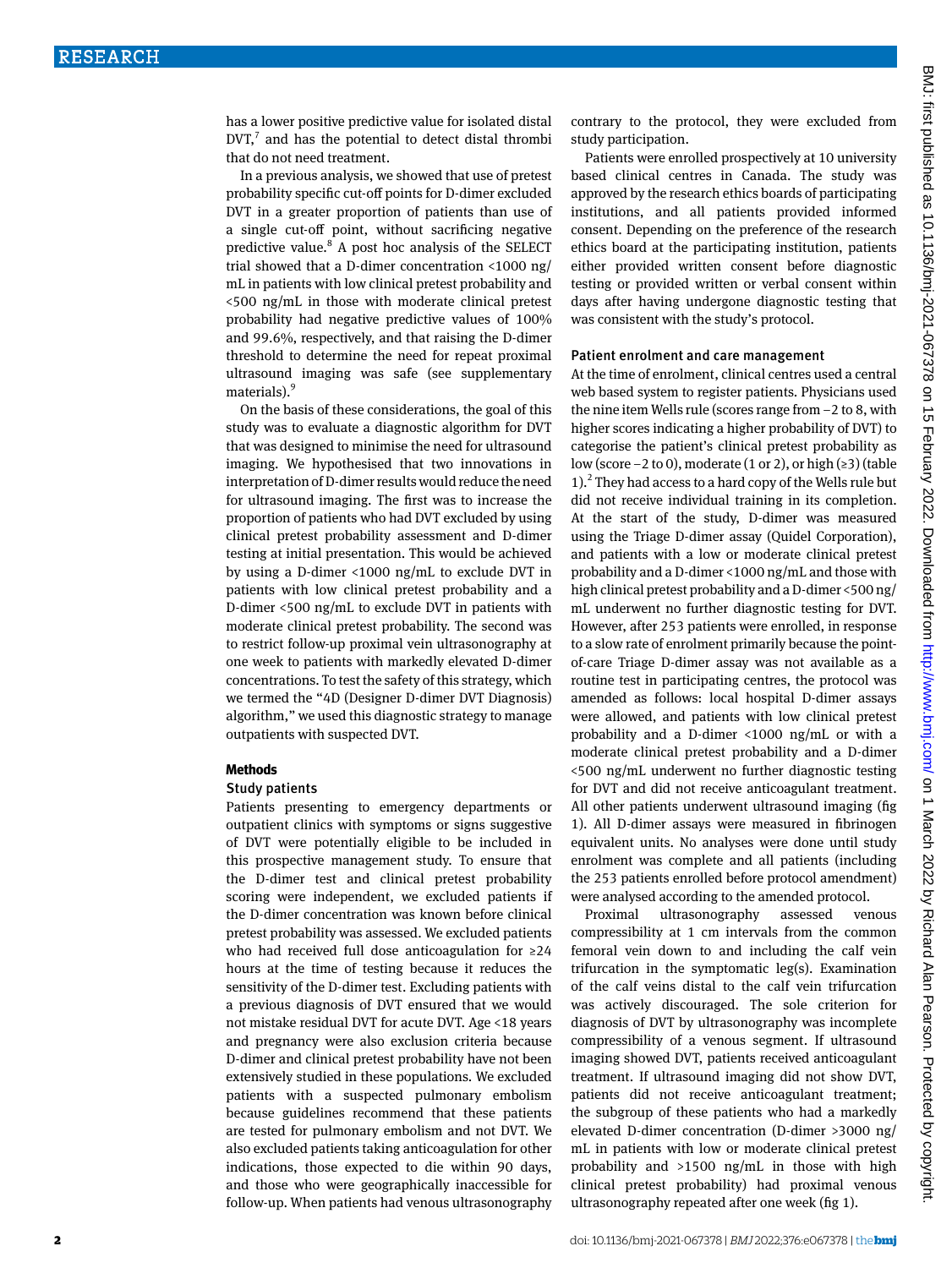| Table 1   Baseline characteristics and initial diagnostic testing. Values are numbers (percentages) unless stated otherwise                                                                                                    |                       |                     |                        |                      |
|--------------------------------------------------------------------------------------------------------------------------------------------------------------------------------------------------------------------------------|-----------------------|---------------------|------------------------|----------------------|
| Characteristic                                                                                                                                                                                                                 | All patients (n=1508) | Low C-PTP $(n=529)$ | Moderate C-PTP (n=649) | High $C-PTP$ (n=330) |
| Mean (SD) age, years                                                                                                                                                                                                           | 60(18)                | 59 (18)             | 60(18)                 | 64 (17)              |
| Female sex                                                                                                                                                                                                                     | 877 (58)              | 328(62)             | 377 (58)               | 172 (52)             |
| Mean (SD) weight, kg                                                                                                                                                                                                           | 86 (24)               | 84 (22)             | 87(24)                 | 87(25)               |
| Median (range) duration of symptoms, days                                                                                                                                                                                      | $7(0-2191)$           | $7(0-2191)$         | $7(0-380)$             | $7(0-379)$           |
| Symptomatic leg,:                                                                                                                                                                                                              |                       |                     |                        |                      |
| Right only                                                                                                                                                                                                                     | 648 (43)              | 211(40)             | 291 (45)               | 146(44)              |
| Left only                                                                                                                                                                                                                      | 761 (50)              | 276(52)             | 314 (48)               | 171(52)              |
| Bilateral                                                                                                                                                                                                                      | 99(7)                 | 42(8)               | 44(7)                  | 13(4)                |
| Wells score items (points per item)*:                                                                                                                                                                                          |                       |                     |                        |                      |
| Malignancy or treatment <6 months (1)                                                                                                                                                                                          | 76(5)                 | 13(2)               | 26(4)                  | 37(11)               |
| Paralysis, paresis, cast immobilisation (1)                                                                                                                                                                                    | 72(5)                 | 11(2)               | 25(4)                  | 36(11)               |
| Bedridden/surgery in <4 weeks (1)                                                                                                                                                                                              | 158 (10)              | 17(3)               | 78 (12)                | 63 (19)              |
| Tenderness in deep vein distribution (1)                                                                                                                                                                                       | 673 (45)              | 93(18)              | 342 (53)               | 238(72)              |
| Entire leg swollen (1)                                                                                                                                                                                                         | 405(27)               | 44(8)               | 143(22)                | 218 (66)             |
| Calf swelling $\frac{3}{2}$ cm asymptomatic side (1)                                                                                                                                                                           | 504 (33)              | 52(10)              | 190 (29)               | 262(79)              |
| Pitting oedema only in symptomatic leg (1)                                                                                                                                                                                     | 498 (33)              | 68 (13)             | 188 (29)               | 242(73)              |
| Dilated superficial veins (non-varicose) (1)                                                                                                                                                                                   | 139(9)                | 26(5)               | 56(9)                  | 57(17)               |
| Alternative diagnosis as or more likely $(-2)$                                                                                                                                                                                 | 478 (32)              | 413 (78)            | 62(10)                 | 3(1)                 |
| Mean (SD) Wells score                                                                                                                                                                                                          | 1.0(1.8)              | $-0.9(0.8)$         | 1.4(0.5)               | 3.5(0.7)             |
| D-dimer assay usedt:                                                                                                                                                                                                           |                       |                     |                        |                      |
| STA-Liatest                                                                                                                                                                                                                    | 948(63)               | 284(54)             | 455 (70)               | 209(63)              |
| HemosIL HS 500                                                                                                                                                                                                                 | 214(14)               | 129(24)             | 50(8)                  | 35(11)               |
| Innovance                                                                                                                                                                                                                      | 67(4)                 | 29(6)               | 23(4)                  | 15(5)                |
| Triage                                                                                                                                                                                                                         | 270(18)               | 87(16)              | 121 (19)               | 62 (19)              |
| oto Prince Prince Details and Prince Prince Prince Prince Prince Prince Prince Prince Prince Prince Prince Prince Prince Prince Prince Prince Prince Prince Prince Prince Prince Prince Prince Prince Prince Prince Prince Pri |                       |                     |                        |                      |

C-PTP=clinical pretest probability; DVT=deep vein thrombosis; SD=standard deviation.

\*C-PTP was categorised as low with Wells score of −2 to 0, moderate with score of 1 or 2, and high with score of 3 or higher.

†9 patients with high C-PTP who had DVT on initial ultrasound did not have D-dimer test done.

#### Follow-up and outcomes

Study outcomes—DVT, pulmonary embolism, and death—were assessed by telephone at 90 days after initial diagnostic testing. In addition, study participants were instructed at enrolment to contact study personnel urgently or to attend the emergency department if their initial symptoms did not improve or if they developed new symptoms of pulmonary embolism. During follow-up, patients with symptoms of DVT or pulmonary embolism underwent appropriate diagnostic imaging; D-dimer testing was discouraged to avoid incorporation bias.

The primary outcome was symptomatic, objectively verified, venous thromboembolism, which included proximal DVT or pulmonary embolism. A central adjudication committee, whose members were unaware of the results of diagnostic testing at initial presentation and whether patients had received anticoagulant treatment, used predefined criteria to evaluate all outcome events. Cause of death was determined using all available information (for example, hospital and primary care clinical records, autopsy findings).

#### Statistical analysis

The sample size calculation required that the percentage of patients with venous thromboembolism diagnosed during follow-up, among those negative for DVT by the 4D algorithm, be estimated with high precision (expected to be  $0.6\%$ ). With a one sided level of 5%, a sample of 1374 patients would give the study 99% power to rule out a percentage with venous thromboembolism of 2.0%. Assuming that patients not found to have DVT by the 4D algorithm would be

93% of the total study population, and adding 1.5% for possible losses to follow-up, we estimated that we needed a sample size of 1500.

We summarised outcome measures as point estimates, expressed as percentages, with 95% confidence intervals calculated with the use of the Wilson score method. The primary analysis examined the incidence of venous thromboembolism during the 90 day follow-up period among all enrolled patients not diagnosed as having DVT by the 4D algorithm who did not receive anticoagulant therapy.

The secondary analyses included the percentage of patients who were diagnosed as having venous thromboembolism during follow-up among patients with low clinical pretest probability and D-dimer <1000 ng/mL or moderate clinical pretest probability and D-dimer <500 ng/mL. Secondary analyses also included the number of deaths overall and the number of ultrasound examinations that were avoided by use of the 4D algorithm instead of a conventional algorithm (that is, initial ultrasonography performed in all patients who did not have low clinical pretest probability and D-dimer <500 ng/mL and followup ultrasonography performed in all patients with initial negative ultrasonography and moderate or high clinical pretest probability). We expressed the difference in the number of ultrasound examinations as the difference in the mean number of examinations per enrolled patient, with 95% confidence intervals. We used the Agresti-Min method to obtain 95% confidence intervals for the paired difference in the percentage of patients who would undergo initial and follow-up ultrasound imaging and D-dimer testing. We used SAS 9.4 and R 3.5.1 for statistical analyses.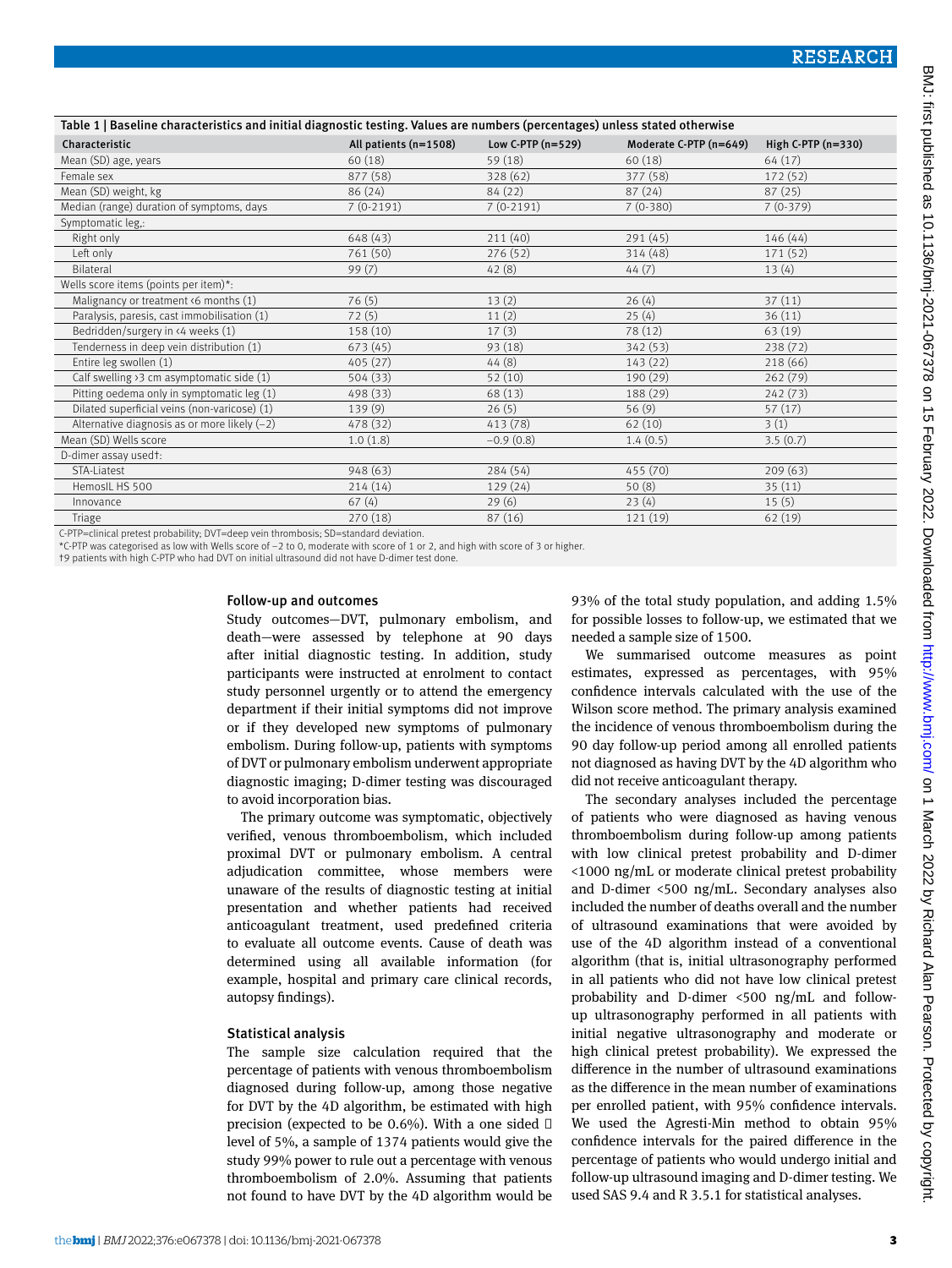

Fig 1 | Patient flow, results of initial diagnostic testing, and venous thromboembolism outcomes during follow-up. \*D-dimer not done in 1 patient owing to machine error (no VTE during follow-up). †Anticoagulation in 3 patients for atrial fibrillation, of whom 1 had negative ultrasonography at baseline. ‡Ultrasonography not performed in 1 patient (no VTE during follow-up). §Anticoagulation in 5 patients: renal vein thrombosis; atrial fibrillation; suspected DVT during follow-up; arterial thrombus; gastrocnemius vein thrombosis. ¶Anticoagulation in 4 patients: atrial fibrillation; suspected DVT during follow-up; superficial vein thrombosis; gastrocnemius vein thrombosis. \*\*Initial ultrasonography not performed in 23 patients (none had VTE during follow-up): 17 patients with D-dimer 500-1000 ng/mL as per original protocol; 6 patients protocol violation. ††Anticoagulation in 3 patients: isolated distal DVT during follow-up; non-ST -elevation myocardial infarction; atrial fibrillation. ‡‡Ultrasonography not performed in 11 patients with D-dimer <500 ng/mL as per original protocol (1 patient had VTE during follow-up). §§D-dimer not done in 1 patient: isolated distal DVT at baseline and anticoagulation (no VTE during follow-up). ¶¶Anticoagulation in 3 patients: isolated distal DVT at baseline; 2 superficial vein thrombosis. \*\*\*Anticoagulation in 5 patients: atrial fibrillation; 2 superficial vein thrombosis at repeat ultrasonography; isolated distal DVT at initial assessment but anticoagulation after repeat ultrasonography; isolated distal DVT at repeat ultrasonography. C-PTP=clinical pretest probability; DVT=deep vein thrombosis; FUP=follow-up; VTE=venous thromboembolism

Patient and public involvement

Patients were not involved in the study design or analyses and did not contribute to the paper. The study was endorsed by the Canadian Venous Thromboembolism Research (CanVECTOR) Network [\(www.canvector.ca](http://www.canvector.ca)), which consists of patient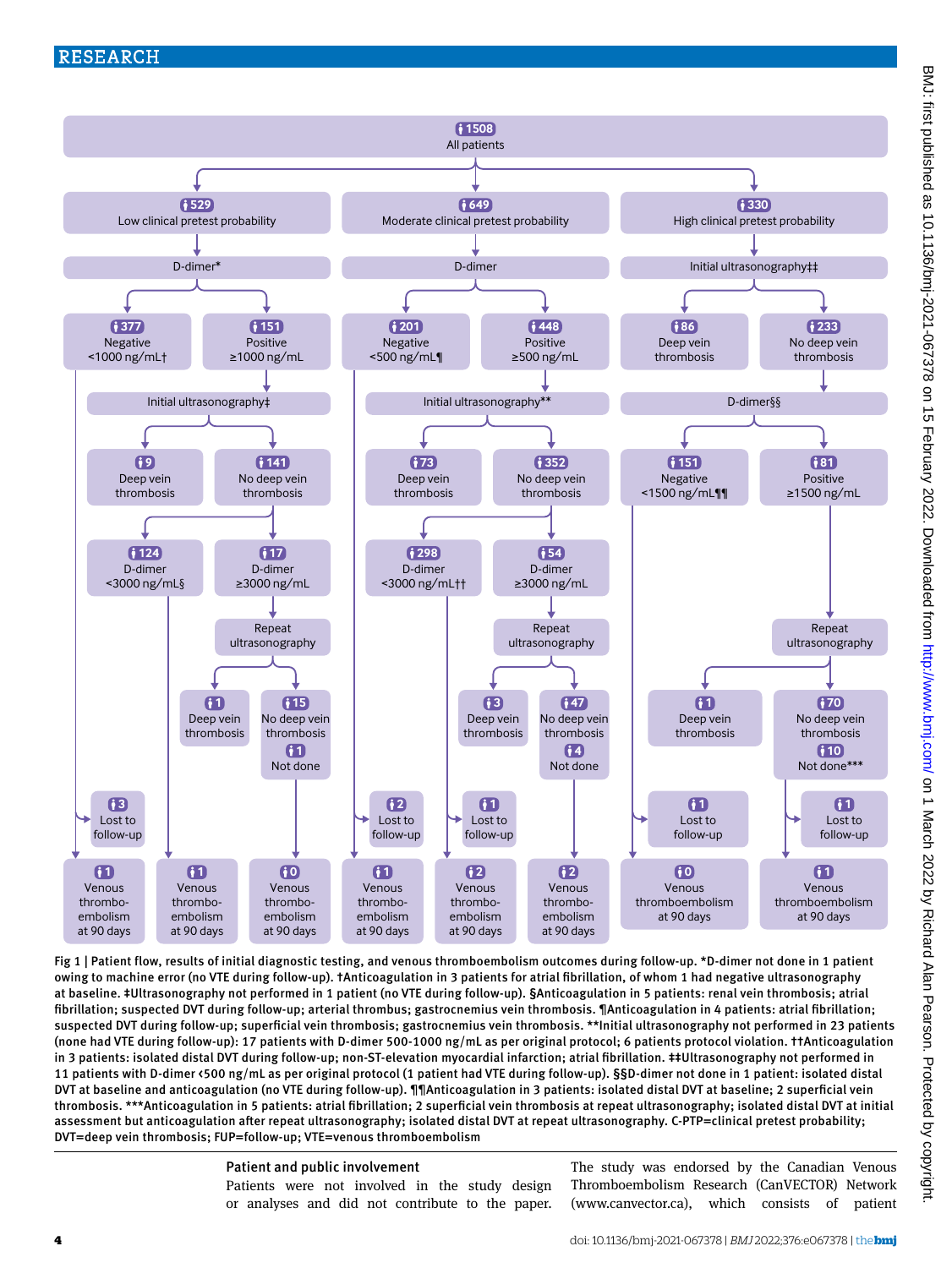partners, and the network will play an important role in disseminating the results.

#### **Results**

#### Patients

From April 2014 through March 2020, the clinical centres assessed 3726 patients as meeting the inclusion criteria; of those, 1894 met one or more exclusions (supplementary table A) and 309 did not provide consent, which resulted in registration of 1523 patients. Shortly after registration and before any study outcomes were suspected, central data monitors identified that 15 of these patients did not meet major eligibility criteria, and we did not include them in any analyses (supplementary table B). Therefore, we analysed data from 1508 patients.

The mean age of study participants was 60 years, and 58% were female (table 1). A total of 529 (35%) patients had a low clinical pretest probability, 649 (43%) had a moderate clinical pretest probability, and 330 (22%) had a high clinical pretest probability. Despite negative D-dimer testing, seven patients with low clinical pretest probability and five patients with moderate clinical pretest probability had ultrasound imaging at initial presentation; none had DVT. A total of 929 patients were scheduled to have initial proximal vein ultrasonography (151 patients had low clinical pretest probability with D-dimer ≥1000 ng/mL, 448 had moderate clinical pretest probability with D-dimer ≥500 ng/mL, and 330 had high clinical pretest probability) (fig 1). This ultrasonography was performed in 894 patients and not performed in 35 patients (one patient with low clinical pretest probability, 23 with moderate clinical pretest probability, and 11 with high clinical pretest probability). One (high clinical pretest probability) of the 35 patients was subsequently found to have DVT in follow-up. Of the 726 patients with initial negative ultrasonography for proximal DVT, eight had isolated distal DVT on examination of the deep veins distal to the calf vein trifurcation contrary to the protocol (four of these patients received anticoagulant treatment) (supplementary table C).

Of the 726 patients with initial ultrasonography negative for proximal DVT, 152 (21%) were scheduled to have repeat proximal ultrasonography at one week (17 low and 54 moderate clinical pretest probability with D-dimer >3000 ng/mL; 81 high clinical pretest probability with D-dimer >1500 ng/mL). Of these 152 scheduled examinations, 137 were performed and five showed proximal DVT (plus one isolated distal DVT, for which the patient received anticoagulation).

Therefore, 173 patients (11% of all enrolled patients) were diagnosed as having proximal DVT by the 4D algorithm, of whom 168 had DVT on ultrasound imaging on the day of presentation and five had DVT on repeat ultrasound imaging at one week. During follow-up, 15 patients without DVT started anticoagulant treatment for reasons other than venous thromboembolism (atrial fibrillation in seven) (supplementary table D). Eight (0.5%) patients did not complete three months of follow-up (fig 1).

#### Primary analysis

Of all 1275 (85%) patients who did not receive a diagnosis of proximal DVT on 4D testing and who did not receive anticoagulant treatment, eight (0.6%, 95% confidence interval 0.3 to 1.2) had venous thromboembolism during follow-up (fig 1; table 2; supplementary table E. A sensitivity analysis excluding the first 253 patients enrolled showed similar results (supplementary table F).

#### Secondary analyses

Of 374 (25%) patients who had a low clinical pretest probability and a negative D-dimer test (<1000 ng/mL) and did not receive anticoagulant treatment, one (0.3%, 0.1% to 1.5%) patient had venous thromboembolism during follow-up (fig 1; table 2; supplementary table E). Of these patients with low clinical pretest probability, 95 had a D-dimer concentration of 500-999 ng/mL, and none (0.0%, 0.0% to 3.9%) of these had venous thromboembolism during follow-up. Of 197 (13%) patients who had a moderate clinical pretest probability and a negative D-dimer test  $\left($  <500 ng/mL) and did not receive anticoagulant treatment, one (0.5%, 0.1% to 2.8%) patient had venous thromboembolism during follow-up (fig 1; table 2; supplementary table E). Of 414 (27%) patients who had negative ultrasound imaging at presentation and either low clinical pretest probability with D-dimer concentration of 1000-3000 ng/mL or moderate clinical pretest probability with D-dimer of 500-3000 ng/mL and did not receive anticoagulant therapy, three (0.7%, 0.3% to 2.1%) patients had venous thromboembolism during follow-up. Of 148 (10%) patients who had a high clinical pretest probability, had negative ultrasound imaging at presentation, had a D-dimer concentration of <1500 ng/mL, and did not receive anticoagulant treatment, no (0.0%, 0.0% to 2.5%) patients had venous thromboembolism during follow-up (fig 1; table 2; supplementary table E). Eighteen deaths occurred during follow-up; no deaths were attributed to venous thromboembolism.

#### Ultrasound imaging and use of D-dimer testing

The 4D diagnostic algorithm resulted in a mean of 0.72 (95% confidence interval 0.68 to 0.75) ultrasound scans per enrolled patient. The conventional algorithm would result in a mean of 1.36 (1.32 to 1.40) scans per patient. The difference in the mean number of ultrasound examinations with the 4D algorithm compared with the conventional algorithm is −0.64 (−0.68 to −0.60), corresponding to a relative difference of 47% (table 3). The difference in the percentage of patients who needed any ultrasound imaging with the 4D algorithm compared with the conventional algorithm was -19.7% (-21.7% to -17.7%), corresponding to a relative difference of 24% (table 3). Extending D-dimer testing increased the proportion of patients who had D-dimer testing from 35% to 60% (table 3).

## **Discussion**

We found the 4D DVT testing algorithm to be safe, with eight participants diagnosed as having venous thromboembolism during follow-up among 1275 who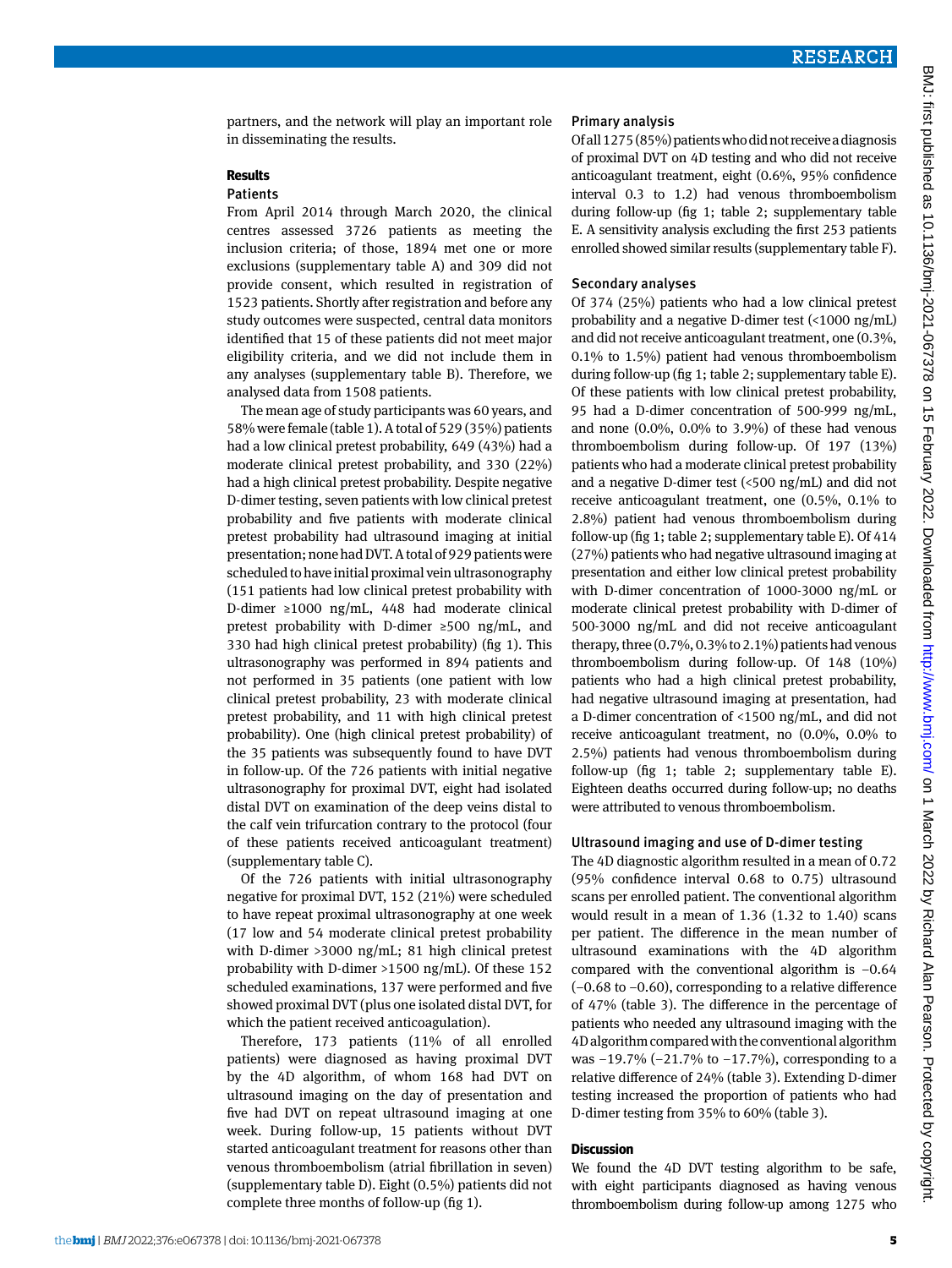|                                                              | <b>Patients</b> | <b>VTE</b>     | Percentage (95% CI)          |
|--------------------------------------------------------------|-----------------|----------------|------------------------------|
| No proximal DVT on scheduled testing and no anticoagulation  |                 |                |                              |
| Total                                                        | 1275            | 8              | $0.6$ (0.3 to 1.2)           |
| Low C-PTP                                                    | 509             | $\mathcal{P}$  | $0.4$ (0.1 to 1.4)           |
| Low C-PTP and D-dimer <1000 ng/mL                            | 374             | $\mathbf{1}$   | $0.3$ (0.1 to 1.5)           |
| D-dimer <500 ng/mL                                           | 279             | $\mathbf{1}$   | $0.4$ (0.1 to 2.0)           |
| D-dimer 500-999 ng/mL                                        | 95              | $\mathbf 0$    | $0.0$ (0.0 to 3.9)           |
| Low C-PTP and D-dimer ≥1000 ng/mL                            | 135             | $\mathbf{1}$   | $0.7$ (0.1 to 4.1)           |
| D-dimer 1000 to 2999 ng/mL*                                  | 119             | $\mathbf{1}$   | $0.8$ (0.2 to 4.6)           |
| D-dimer ≥3000 ng/mLt                                         | 16              | $\Omega$       | $0.0$ (0.0 to 19.4)          |
| Moderate C-PTP                                               | 543             | 5              | $0.9$ (0.4 to 2.1)           |
| Moderate C-PTP and D-dimer <500 ng/mL                        | 197             | $\mathbf{1}$   | $0.5$ (0.1 to 2.8)           |
| Moderate C-PTP and D-dimer ≥500 ng/mL                        | 346             | 4              | $1.2$ (0.5 to 2.9)           |
| D-dimer 500-2999 ng/mL*                                      | 295             | $\overline{2}$ | $0.7$ (0.2 to 2.4)           |
| D-dimer ≥3000 ng/mLt                                         | 51              | $\overline{2}$ | 3.9 (1.1 to 13.2)            |
| High C-PTP                                                   | 223             | 1              | $0.5$ (0.1 to 2.5)           |
| D-dimer <1500 ng/mL*                                         | 148             | $\mathbf 0$    | $0.0$ (0.0 to 2.5)           |
| D-dimer $\geq$ 1500 ng/mLt                                   | 75              | 1              | $1.3$ (0.2 to 7.2)           |
| Proximal DVT on scheduled testing and anticoagulation        |                 |                |                              |
| Total                                                        | 173             | 5              | 2.9 (1.2 to 2.6)             |
| Low C-PTP                                                    | 10              | $\overline{0}$ |                              |
| DVT on initial ultrasound scan                               | 9               | $\mathbf 0$    |                              |
| D-dimer 1000-2999 ng/mL                                      | 5               | $\mathbf 0$    |                              |
| D-dimer ≥3000 ng/mL                                          | 4               | $\Omega$       | $\blacksquare$               |
| DVT on 1 week ultrasound scan‡                               | 1               | $\mathbf{0}$   | $\qquad \qquad \blacksquare$ |
| Moderate C-PTP                                               | 76              | 3              |                              |
| DVT on initial ultrasound scan                               | 73              | $\overline{2}$ |                              |
| D-dimer 500 to 2999 ng/mL                                    | 27              | $\mathbf{0}$   | ÷                            |
| D-dimer ≥3000 ng/mL                                          | 46              | $\overline{2}$ |                              |
| DVT on 1 week ultrasound‡                                    | 3               | $\mathbf{1}$   |                              |
| High C-PTP                                                   | 87              | $\mathfrak{D}$ | ÷,                           |
| DVT on initial ultrasound scan                               | 86              | $\overline{2}$ | $\overline{\phantom{m}}$     |
| D-dimer <1500 ng/mL                                          | 3               | $\mathbf{1}$   |                              |
| D-dimer $\ge$ 1500 ng/mL                                     | 74              | $\mathbf{1}$   | ä,                           |
| D-dimer not done                                             | 9               | $\mathbf{0}$   | ä,                           |
| DVT on 1 week ultrasound scan‡                               | $\mathbf{1}$    | $\Omega$       |                              |
| Other                                                        |                 |                |                              |
| Proximal DVT on scheduled testing and no anticoagulation     | $\mathbf 0$     | $\mathbf{0}$   | ÷,                           |
| No proximal DVT on scheduled testing and<br>anticoagulation§ | 23              | $\mathbf{0}$   |                              |

Table 2 | Venous thromboembolism on scheduled diagnostic testing and during followup

CI=confidence interval; C-PTP=clinical pretest probability; DVT=deep vein thrombosis; VTE=venous thromboembolism.

\*Patients had negative proximal ultrasound scan at initial presentation and no scheduled repeat scan at 1 week. †Patients had negative proximal ultrasound scan at initial presentation and again after 1 week (or did not have scan that was scheduled to be repeated at 1 week).

‡After initial negative proximal vein ultrasound scan, repeat scan at 1 week was performed only in patients with low or moderate C-PTP who had D-dimer ≥3000 ng/mL and those with high C-PTP who had D-dimer ≥1500 ng/ mL.

§Patient group and reasons shown in figure 1; additional details in supplementary table D. ¶Reasons shown in figure 1.

Other protocol deviations¶ 37 1 37

had DVT excluded and did not receive anticoagulant treatment, which satisfied the pre-specified criterion of the upper bound of the confidence interval being <2%. Because most of the patients who had DVT excluded with D-dimer had a low clinical pretest probability, our study provides strong evidence for excluding DVT with D-dimer <1000 ng/mL and low clinical pretest probability (upper bound of confidence interval <2%). However, we were not able to validate the cut-off of 500 ng/mL in patients with moderate clinical pretest probability as a result of the low number of patients in this subgroup.

#### Comparison with other studies

Our findings build on those from a post hoc subgroup analysis of a previous study using a D-dimer cut-off of 1000 ng/mL in patients with low clinical pretest

|                                                                   |                        | Table 3   Comparison of number of scheduled ultrasound imaging examinations and D-dimer tests with 4D algorithm* compared with conventional diagnostic strategyt                                                                                                                                                                                                                                                                                                                                                                                                            |            |                                      |                       |                                         |            |                              |                            |                                     |            |                 |
|-------------------------------------------------------------------|------------------------|-----------------------------------------------------------------------------------------------------------------------------------------------------------------------------------------------------------------------------------------------------------------------------------------------------------------------------------------------------------------------------------------------------------------------------------------------------------------------------------------------------------------------------------------------------------------------------|------------|--------------------------------------|-----------------------|-----------------------------------------|------------|------------------------------|----------------------------|-------------------------------------|------------|-----------------|
|                                                                   | 4D strategy            |                                                                                                                                                                                                                                                                                                                                                                                                                                                                                                                                                                             |            |                                      | Conventional strategy |                                         |            |                              | Difference number of tests |                                     |            |                 |
| Investigation                                                     | Low C-PTP<br>$(n=529)$ | $C-PTP(n=649)$ $n=(330)$<br>Moderate                                                                                                                                                                                                                                                                                                                                                                                                                                                                                                                                        | High C-PTP | $(n=1508)$ $(n=529)$<br><b>Total</b> | Low C-PTP             | $C-PTP$ $(n=649)$ $(n=330)$<br>Moderate | High C-PTP | Total ( $n=1508$ ) $(n=529)$ | Low C-PTP                  | $C. PTP(n=649)$ (n=330)<br>Moderate | High C-PTP | $Total(n=1508)$ |
| Initial US                                                        |                        | 448                                                                                                                                                                                                                                                                                                                                                                                                                                                                                                                                                                         | 330        | 929                                  | 248                   | 649                                     | 330        | 1227                         | $-97$                      | -201                                |            | $-298$          |
| Repeat US                                                         |                        |                                                                                                                                                                                                                                                                                                                                                                                                                                                                                                                                                                             |            | 152                                  |                       | 576                                     | 244        | 820                          |                            | $-522$                              | $-163$     | -668            |
| JIII                                                              | 168                    |                                                                                                                                                                                                                                                                                                                                                                                                                                                                                                                                                                             |            | 1081                                 | 248                   | 1225                                    | 574        | 2047                         | $-80$                      | $-723$                              | $-163$     | $-966$          |
| J-dimer                                                           | 529                    | 649                                                                                                                                                                                                                                                                                                                                                                                                                                                                                                                                                                         | 733        |                                      | 529                   |                                         |            | 529                          |                            | 649                                 | 233        | 911             |
| Designer D-Dimer Deep vein thrombosis.<br>D-dimer concentration). |                        | proximal DVT, repeat proximal vein ultrasound scan is performed after 1 week in all patients other than those with low C-PTP (II) is considered to be ruled out in patients with a low C-PTP and negative initial proximal vei<br>rDeep vein thrombosis (DVT) is considered to be ruled out at initial presentation in patients with low C+PTP and D-dimer vel initial proximal vein ultrasound scan is performed in all other patients. If initial ultrasound s<br>c-PTP=clinical pretest probability assessed using Wells score; US=ultrasound imaging of proximal veins. |            |                                      |                       |                                         |            |                              |                            |                                     |            |                 |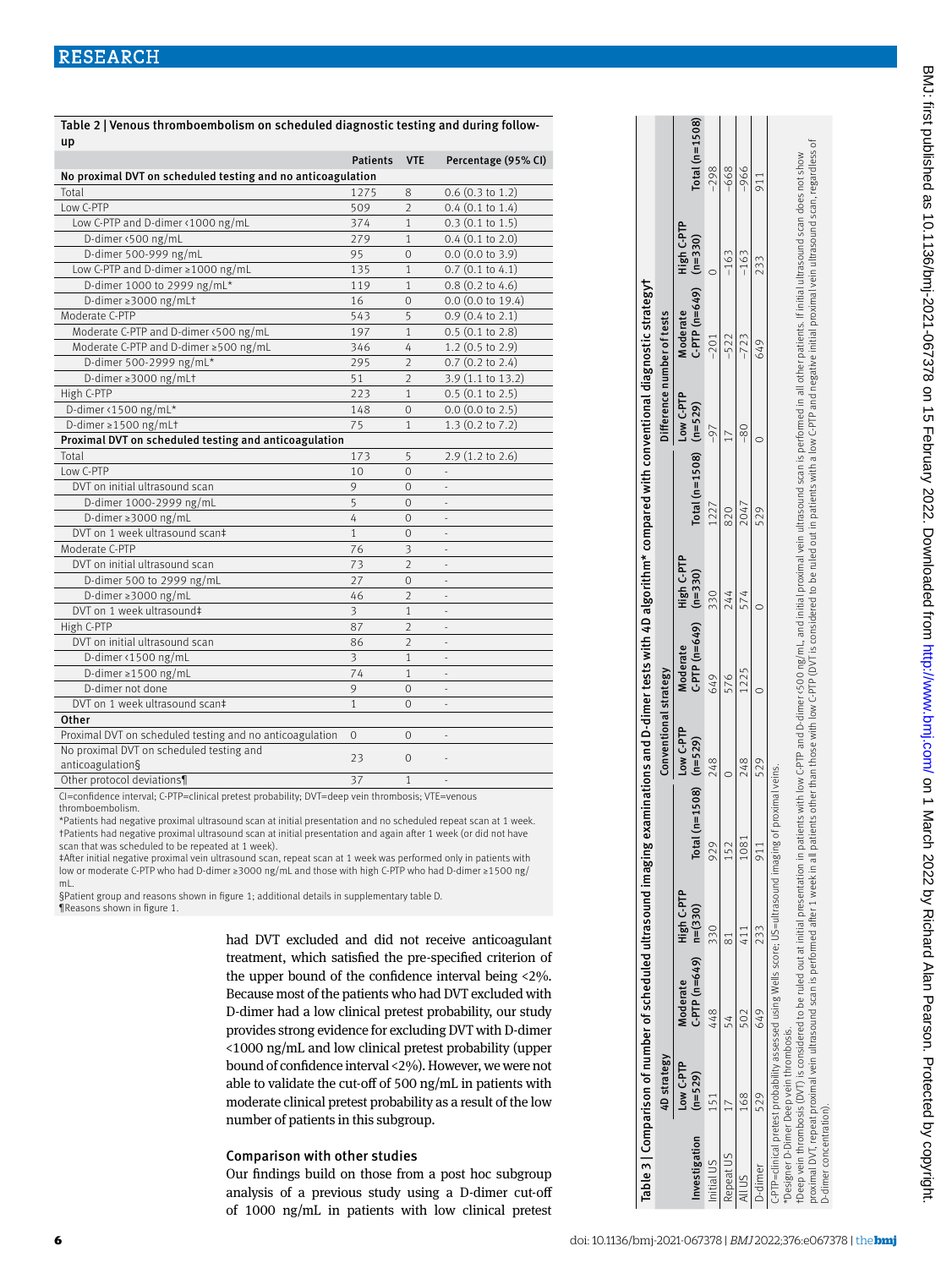probability and 500 ng/mL in those with moderate clinical pretest probability.<sup>9</sup> They add stronger evidence for similar approaches in  $DVT$ ,  $8-10$  and the approach and findings are comparable to a testing algorithm we recently published for pulmonary embolism. $^{11}$  An alternative approach to using D-dimer to exclude DVT is the age adjusted D-dimer strategy that considers DVT to be excluded with a D-dimer concentration <500 ng/mL in patients 50 years or younger and <10 times the patient's age in those older than 50 years, provided patients have a low or moderate clinical pretest probability, which has been shown to be safe in retrospective analyses.<sup>12 13</sup> Retrospective comparisons of clinical probability adjusted and age adjusted diagnostic strategies for DVT have suggested similar safety and reduction in imaging, $14-16$  although the full 4D strategy with higher D-dimer cut-offs to determine repeat proximal ultrasound imaging was not included in these analyses.

We were not able to make a direct comparison of safety with the conventional strategy that is recommended by the American Society of Hematology.<sup>17</sup> However, compared with a conventional testing strategy, the 4D algorithm reduced the need for ultrasound imaging by 47%. Our results show that repeat ultrasound imaging can be avoided in a large proportion of patients, which is important because repeat imaging is costly for the healthcare system and time consuming for patients and contributes to overcrowding in emergency departments.

#### Strengths and limitations of study

Strengths of our study include that it was large enough to provide estimates with reasonable precision in the overall study population; we used standardised testing for venous thromboembolism during follow-up, with central adjudication of outcomes; many clinical centres participated; several different D-dimer assays were used, which increases the generalisability of our findings; and very few patients were lost to follow-up to affect the robustness of the results. Conservatively, assuming that the percentage with venous thromboembolism among those patients who were lost to follow-up was the same as the prevalence of DVT among all patients with high clinical pretest probability (that is, 26.6%; a worst case scenario), we estimate that two (0.8%, 0.4% to 1.4%) of the eight patients lost to follow-up had venous thromboembolism during follow-up. Analysing all patients (including the 253 patients enrolled before the protocol amendment) according to the amended protocol minimises the effect of the amendment on the results.

Our study had some limitations. Inpatients, patients receiving anticoagulant treatment or those who were on full dose ≥24 hours at the time of testing, pregnant women, and patients with suspected pulmonary embolism were excluded from the study, so the findings of our study do not apply to these patients. Although the Wells score incorporates the history of DVT, our study excluded patients with a previous episode of DVT, so further investigation of the algorithm in this subgroup is needed. We had too few patients in some subgroups to precisely estimate the negative predictive value in these subgroups. We did not measure patient centred outcomes, and physicians' discretion could have influenced which patients were enrolled. To the last point, the study did not capture the total number of patients who were assessed for DVT in participating centres, but we excluded 385 patients because ultrasound imaging was performed in a patient with a low clinical pretest probability and D-dimer <1000 ng/mL or with a moderate clinical pretest probability and D-dimer <500 ng/mL; for 367 patients, this was their only exclusion criterion. We believe that selective enrolment was not prominent and did not substantially bias the results for two reasons. Firstly, the observation that the prevalence of DVT and percentage of enrolled patients who had DVT on initial diagnostic testing were comparable to those in other studies involving outpatients.<sup>1 18</sup> Secondly, we did not observe an increase in pulmonary embolism in patients who were excluded in a similar study that we conducted at the same participating centres for the diagnosis of pulmonary embolism, a more serious diagnosis than  $DVT<sup>11</sup>$  Lastly, if a patient pointed out pain or tenderness in the calf, they may have had these specific areas of their calf examined contrary to the protocol.

This study used the Wells score to categorise patients' clinical pretest probability as low, moderate, or high. Therefore, whether the same approach to D-dimer interpretation can be used if clinical pretest probability is assessed without using a clinical classification rule using or a different classification rule is uncertain. The Wells score achieved good discrimination in this study, with a prevalence of DVT of 2% in patients with low clinical pretest probability, 12% in those with moderate clinical pretest probability, and 27% in those with high clinical pretest probability. As long as the prevalence of DVT in low, moderate, and high clinical pretest probability groups is similar to these values, we believe that the 4D algorithm should be valid when clinical pretest probability is assessed in other ways. Finally, although the availability of point of care ultrasonography is increasing in the emergency department, evidence that it is a safe replacement for formal ultrasonography is limited. Furthermore, minimal data on combining point-of-care ultrasonography and D-dimer to diagnose DVT are available. Therefore, we believe that the relevance of the 4D algorithm will remain high until more robust data on point-of-care ultrasonography is available. As we look to the future, well designed large studies are needed to evaluate the role of D-dimer with point-of-care ultrasonography for diagnosing DVT.

#### Conclusions

In conclusion, our findings establish that using the 4D algorithm in the diagnosis of DVT is safe. Furthermore, application of our higher D-dimer cut-offs to determine the need for repeat proximal ultrasound imaging safely reduces the need for repeat ultrasound scanning.

#### **AUTHOR AFFILIATIONS**

 $^1$ Department of Medicine, McMaster University, Hamilton, ON, Canada <sup>2</sup> Departments of Health Research Methods, Evidence and Impact, McMaster University, Hamilton, ON, Canada

<sup>&</sup>lt;sup>3</sup> Department of Emergency Medicine, Queen's University, Kingston, ON, Canada